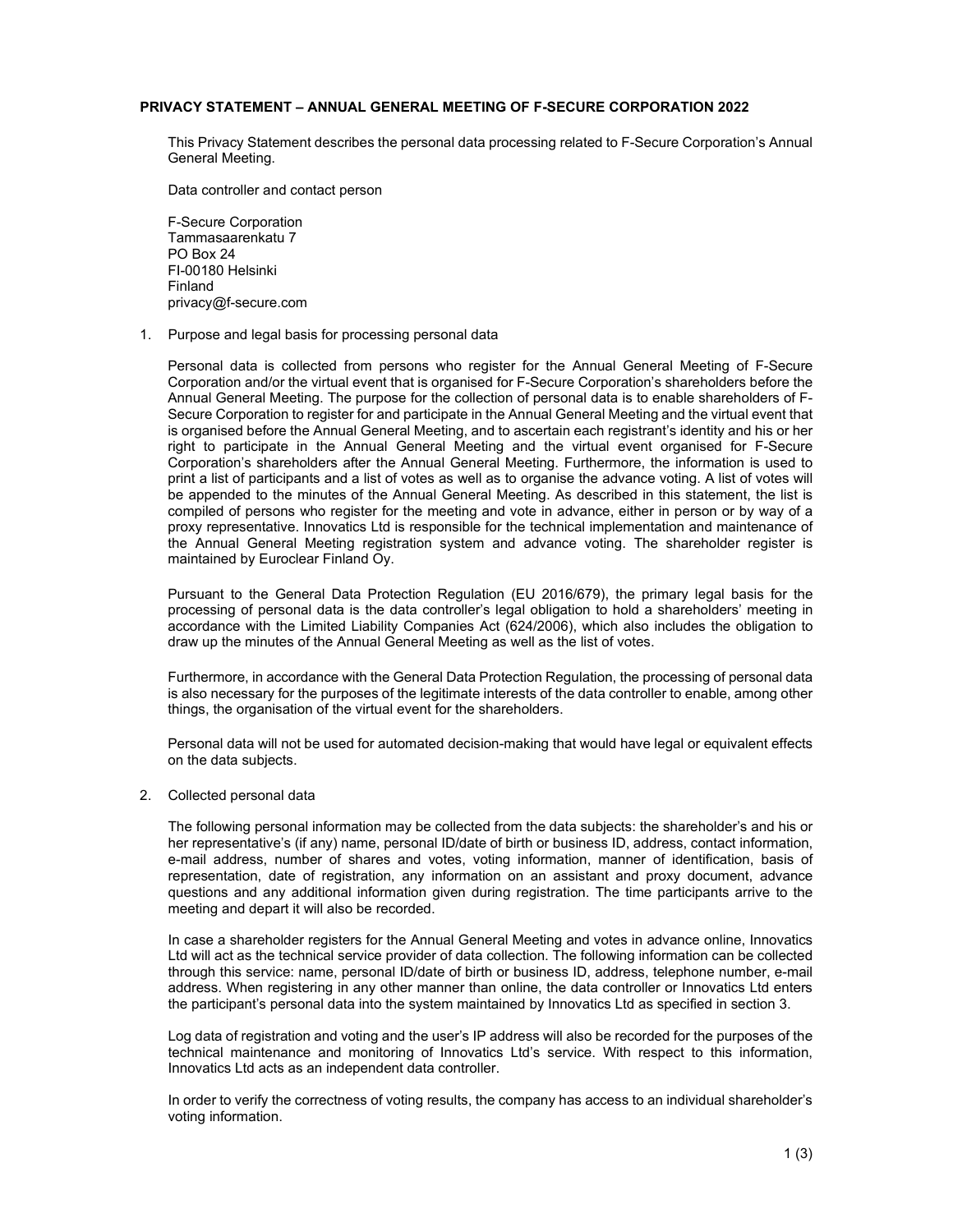3. Regular sources of information

When registering online, a shareholder enters information about himself or herself into the registration system. When registering in any other manner, the shareholder declares his or her name, personal ID/date of birth or business ID and address, as well as other information required for participation, such as his or her email-address, to the data controller or Innovatics Ltd. The registration system compares the information to F-Secure Corporation's shareholder register maintained by Euroclear Finland Oy and retrieves the participant's shareholding information from the shareholder register. When issuing a power of attorney / authorising a proxy representative, the person also enters the necessary personal data of the proxy representative into the registration system.

4. Regular disclosures of personal data

Personal data will be disclosed to Innovatics Ltd, acting as the technical service provider and administrator of the Annual General Meeting registration system and advance voting and processing personal data on behalf of the data controller.

The following information on the shareholders' registration and shareholding is available at Innovatics Ltd's premises at Tammasaarenkatu 7, Helsinki:

- name and address or home municipality of the owner
- date of birth
- details on shareholding (number of shares by share type)
- information on any joint holders
- information on temporary registration to the Annual General Meeting
- information on any customer restriction
- 5. Personal data transfers outside the EU or the European Economic Area

Data, such as a shareholder's and representative's name, telephone number and any additional information given during registration, can be transferred to a server located in Switzerland in order to send text messages to the shareholders who have registered for the Annual General Meeting. Services relating to processing of the data are mainly provided within the European Economic Area. However, F-Secure Corporation's service providers may, in limited cases, offer certain support services in connection to which the data may be accessed from outside the European Economic Area. In these situations, the legality of data transfers and the protection of personal data is ensured through standard contractual clauses prepared by the European Commission or other transfer mechanisms allowed under the General Data Protection Regulation.

- 6. Principles of the protection of the register
	- A. Manual data register

Manual data is kept in a locked space and is available only for authorised persons.

B. Electronic data register

Innovatics Ltd is responsible for the technical maintenance of the register. The connection from a user's browser to the server of Innovatics Ltd is encrypted with SSL-technology. Technical data protection is used in the registration system, by means of which the entered information remains unchanged and is available only for authorised persons. Technical data protection includes, among other things, telecommunication encryption, monitoring of message integrity and user identification. Only certain persons have access to the data stored in the registration system. The data is protected by user ID and password.

7. Retention and deletion of personal data

Innovatics Ltd retains the personal data collected through the Annual General Meeting registration system for a maximum of one year from the closing of the meeting. The registration and advance voting data is available for the shareholders online for three months (confirmation that the advance votes are taken into account in the calculation of votes). After this, the data will be taken down and a backup will be made of the database. Access to this backup is limited and it will be retained for six months. The data will be completely erased after one year from the closing of the Annual General Meeting at the latest.